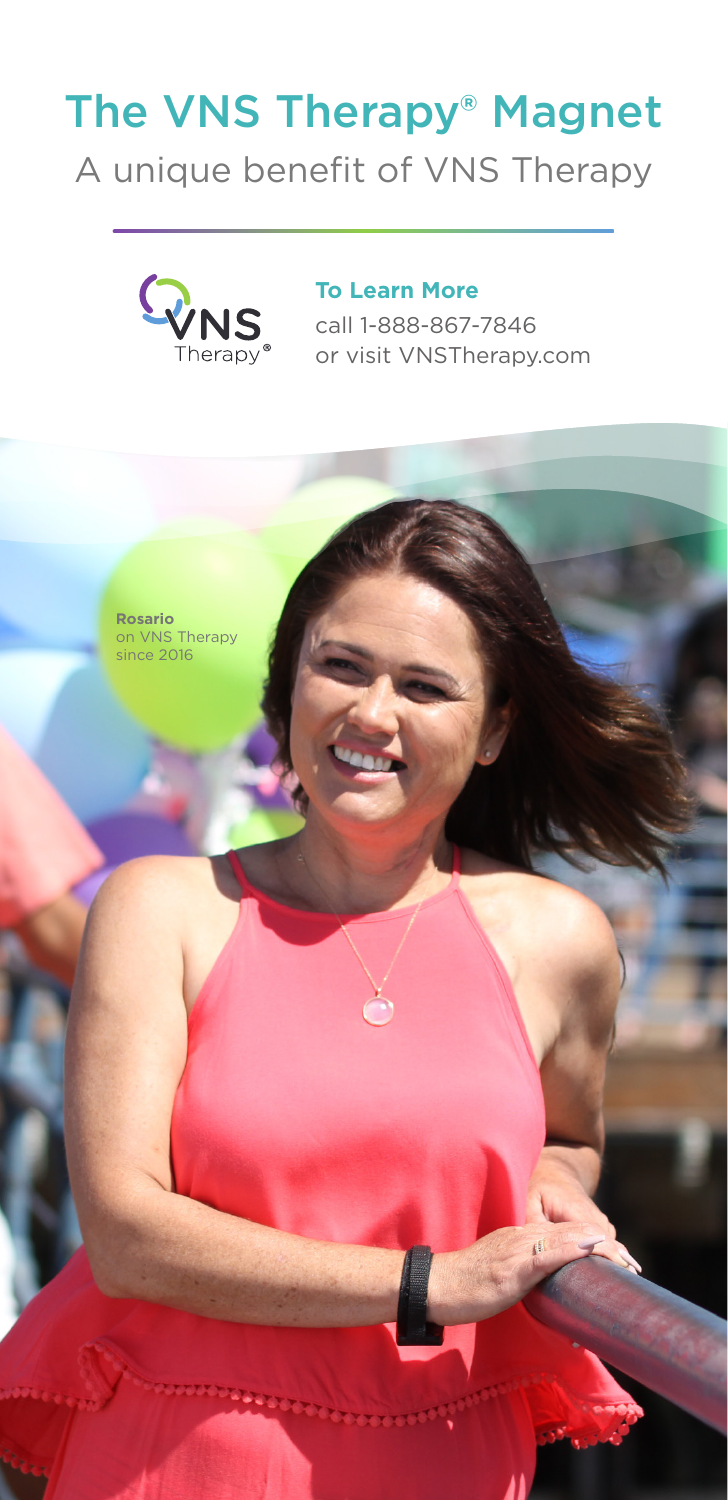## What is the VNS Therapy® Magnet?

VNS Therapy automatically delivers therapy at regular intervals throughout the day in an effort to control your seizures. The magnet is an optional benefit that may provide additional seizure control.



Standard Mode Prevention Delivery



Detect & Respond Responsive Delivery



On-Demand Delivery

# The VNS Therapy magnet serves two functions

### **Provide an extra dose of therapy on demand. If you experience a breakthrough seizure, this may:**

- Stop the seizure
- Shorten the seizure
- Decrease the intensity of the seizure
- Improve the recovery period following the seizure

T**emporarily suspend therapy** to manage side effects during activities such as singing, public speaking or exercising.

### How to use the VNS Therapy Magnet

Patients, family members, caregivers, teachers, and school nurses can use the magnet to initiate an extra dose of stimulation when the patient feels a seizure is about to start or during a seizure.



Always carry the magnet with you so you are ready to respond.



### **1** Respond **2** Pass (move)

Pass (move) the magnet over the generator for **less than** two seconds.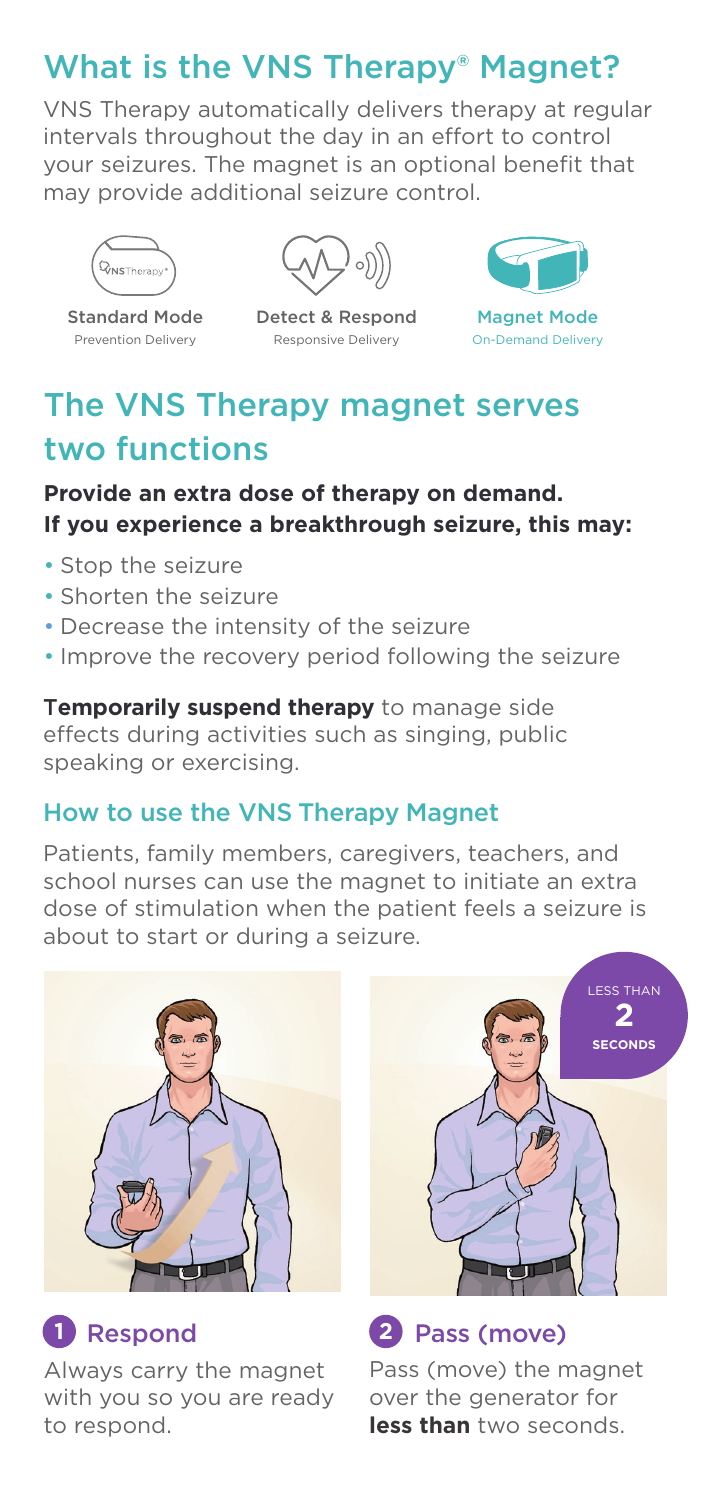Two magnets are provided along with a wristband and a belt clip. When worn with the wristband, the magnet should be on the inside of your wrist.

The magnet can be used more than once during a seizure. Using the magnet more than once will not harm you or the generator.

When you want to control side effects by temporarily stopping stimulation, hold or tape the magnet over the generator. When the magnet is removed, stimulation will restart.

If you experience troublesome or painful side effects from VNS Therapy for an extended period of time, contact your physician.

**Carry your magnet with you so that it is available for use as soon as a seizure occurs or to temporarily suspend therapy for side effect management**

# Tips on handling the VNS Therapy® Magnet

- Keep the magnet at least 25cm (10 inches) away from credit cards, televisions, computers, microwave ovens, or other magnets
- Do not drop the magnet; it can break if it falls on a hard surface
- The VNS Therapy magnet is the only magnet that should be used with the VNS Therapy system
- Contact your physician to get additional magnets